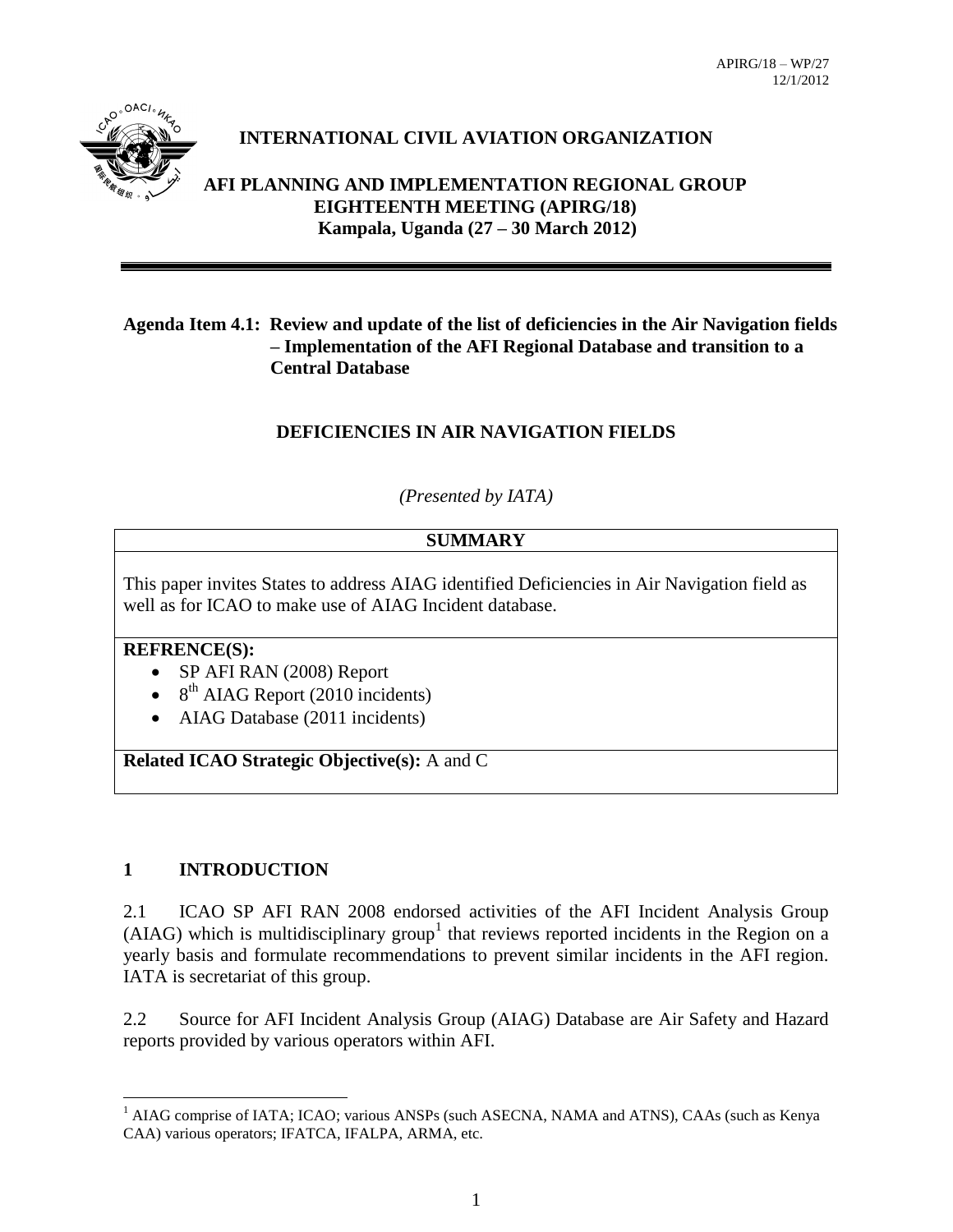#### **2 DISCUSSION**

2.1 Source of identified deficiencies are either Operator's Air Safety Reports that are reviewed during AIAG meetings and formulated in AIAG Reports, or IATA technical missions. Summary of identified deficiencies per FIR has been attached as **Appendix A** to this working paper.

2.2 AFI Incident Analysis Group (AIAG) Database is the soul source of data for the AFI Tactical Action Group (TAG). To avoid duplication of activities/database, IATA proposes that instead of creating an AFI Regional Database, ICAO makes use of the AIAG Database.

#### **3 ACTION BY THE MEETING**

- 3.1 The meeting is invited to:
	- a) develop a Strategy to address identified deficiencies and;
	- b) agree that the AIAG Database be expanded to host AFI Regional Database.

-END-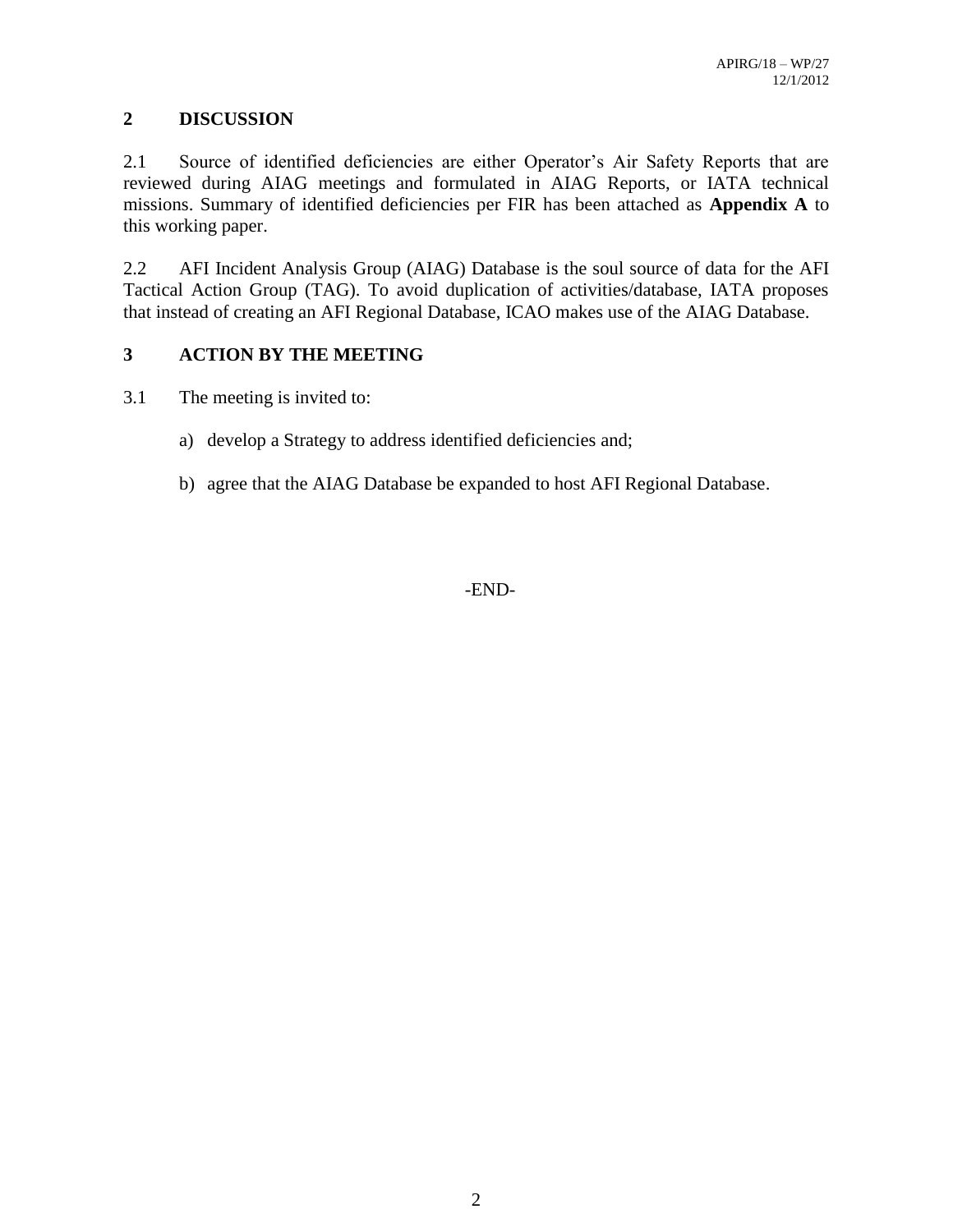| <b>FIR</b>         | ATC proficiency                                                                                                                                                                                                                                                                                   | Mobile communications                                                                                                                                                                        | ATS/DS; AFTN                                                                       | <b>NAVAIDS</b>                                                                                                                                                                                   | Other                                                                                                                                                                                          |
|--------------------|---------------------------------------------------------------------------------------------------------------------------------------------------------------------------------------------------------------------------------------------------------------------------------------------------|----------------------------------------------------------------------------------------------------------------------------------------------------------------------------------------------|------------------------------------------------------------------------------------|--------------------------------------------------------------------------------------------------------------------------------------------------------------------------------------------------|------------------------------------------------------------------------------------------------------------------------------------------------------------------------------------------------|
| Accra              | - Management of human<br>factors such as but not<br>limited to fatigue, work<br>load, working conditions,<br>and equipment resulting<br>in inadequate ATC<br>proficiency factors<br>Re-enforcement<br>of<br>Procedural Control to<br>address FIR boundary<br>coordination<br>challenges/problems. | Full implementation of ADS-<br>C/CPDLC has been identified as<br>priority due to number of<br>comms deficiency in 2010 and<br>2011                                                           |                                                                                    |                                                                                                                                                                                                  |                                                                                                                                                                                                |
| Addis Ababa        | Management of human<br>factors such as but not<br>limited to fatigue, work<br>load, working conditions,<br>and equipment resulting<br>in inadequate ATC<br>proficiency factors                                                                                                                    |                                                                                                                                                                                              |                                                                                    | Djibouti : Calibration<br>should be done on a 6<br>monthly basis as<br>required and the<br>unserviceable<br><b>NAVAIDS</b><br>monitoring facility<br>should be rectified as<br>soon as possible. |                                                                                                                                                                                                |
| Antananarivo       | Management of human<br>factors such as but not<br>limited to fatigue, work<br>load, working conditions,<br>and equipment resulting<br>in inadequate ATC<br>proficiency factors                                                                                                                    |                                                                                                                                                                                              |                                                                                    |                                                                                                                                                                                                  |                                                                                                                                                                                                |
| <b>Brazzaville</b> | Management of human<br>factors such as but not<br>limited to fatigue, work<br>load, working conditions,<br>and equipment resulting<br>in inadequate ATC<br>proficiency factors                                                                                                                    | Full implementation of ADS-<br>C/CPDLC has been identified as<br>priority due to number of<br>comms deficiency in 2011*<br>* ADS-C/CPDLC implementation is<br>published in AIRAC April 2012. | Implementation of ATS/DS<br>between Brazzaville and Kinshasa<br>FIR <sub>s</sub> . |                                                                                                                                                                                                  | - Coordination between<br>Brazzaville and Kinshasa remains<br>high contributing factors to ATS<br>incidents<br>- Coordination with Kano needs to<br>be improved<br>- No procedures for new RWY |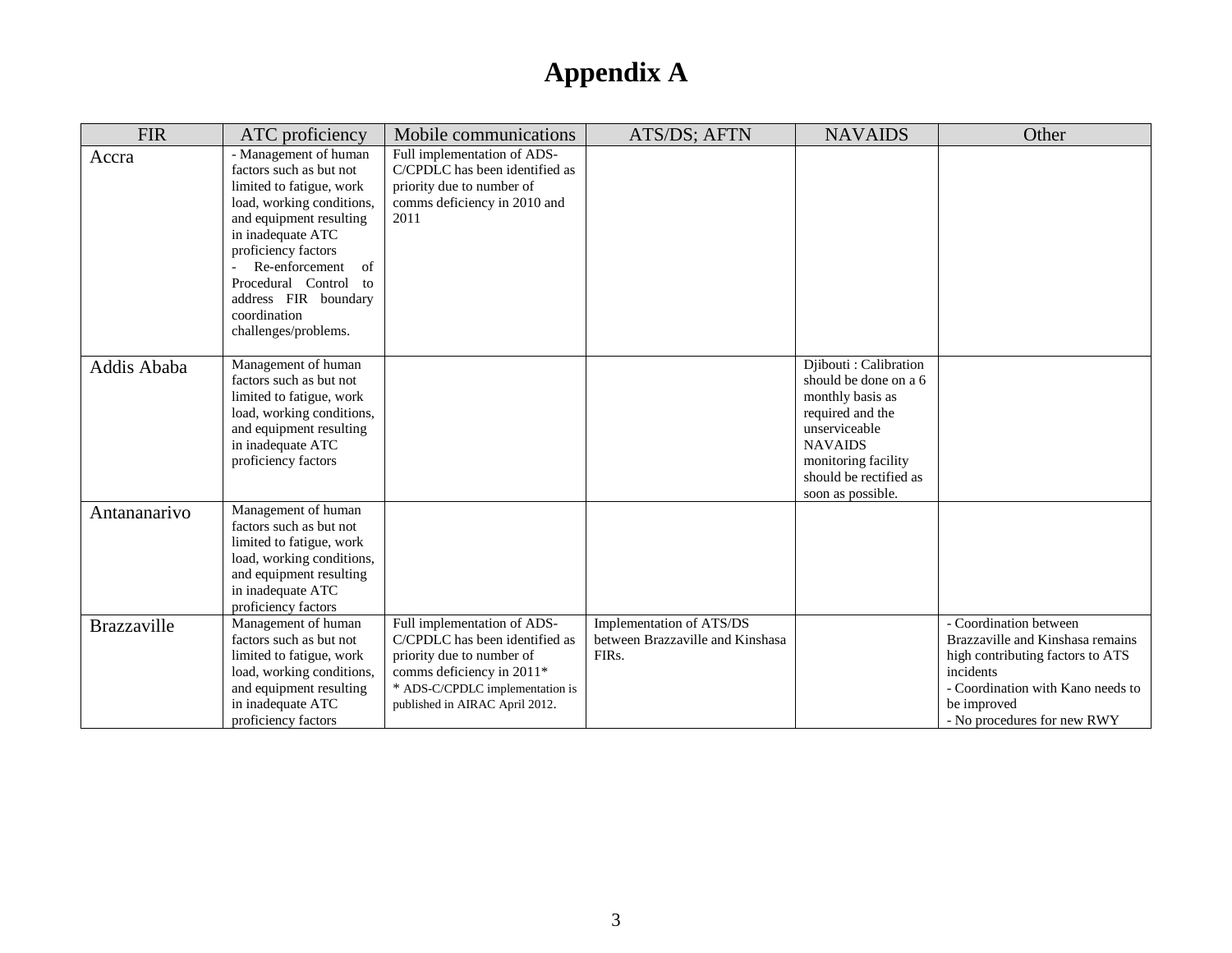| <b>FIR</b>                     | ATC proficiency                                                                                                                                                                | Mobile communications                                                                                                                                                                                                                                                             | ATS/DS; AFTN                                                                                                                                                                                                                                                                                                                                                                                                       | <b>NAVAIDS</b>         | Other                                                                                                                                                                                                                                                                                                                                                                                                                                                                       |
|--------------------------------|--------------------------------------------------------------------------------------------------------------------------------------------------------------------------------|-----------------------------------------------------------------------------------------------------------------------------------------------------------------------------------------------------------------------------------------------------------------------------------|--------------------------------------------------------------------------------------------------------------------------------------------------------------------------------------------------------------------------------------------------------------------------------------------------------------------------------------------------------------------------------------------------------------------|------------------------|-----------------------------------------------------------------------------------------------------------------------------------------------------------------------------------------------------------------------------------------------------------------------------------------------------------------------------------------------------------------------------------------------------------------------------------------------------------------------------|
| Dar Es Salaam                  | Management of human<br>factors such as but not<br>limited to fatigue, work<br>load, working conditions,<br>and equipment resulting<br>in inadequate ATC<br>proficiency factors |                                                                                                                                                                                                                                                                                   |                                                                                                                                                                                                                                                                                                                                                                                                                    |                        | - Sector coordination (ACC).<br>- Coordination with Entebbe FIR<br>and Dar es Salaam FIR                                                                                                                                                                                                                                                                                                                                                                                    |
| Gaborone                       |                                                                                                                                                                                |                                                                                                                                                                                                                                                                                   |                                                                                                                                                                                                                                                                                                                                                                                                                    |                        | - Coordination between<br>Johannesburg and Gaborone                                                                                                                                                                                                                                                                                                                                                                                                                         |
| Johannesburg $\&$<br>Cape Town |                                                                                                                                                                                |                                                                                                                                                                                                                                                                                   |                                                                                                                                                                                                                                                                                                                                                                                                                    | RWY03 LOC<br>deviation | - Pilot discipline and crew error,<br>non-compliance with standard<br>routing remains an issue.<br>- High number of unstable<br>approaches<br>- Coordination between<br>Johannesburg and Gaborone                                                                                                                                                                                                                                                                           |
| Kano                           | Management of human<br>factors such as but not<br>limited to fatigue, work<br>load, working conditions,<br>and equipment resulting<br>in inadequate ATC<br>proficiency factors | Comms Deficiency reports<br>remains high<br>- Improve VHF coverage in<br>NW- Sokotu (UB731) and NE-<br>Madiguri (UG<br>727, UM998, UM736)<br>- Full implementation of ADS-<br>C/CPDLC has been identified as<br>priority due to number of<br>comms deficiency in 2010 and<br>2011 | - AFTN link to Kano TWR,<br>ACC/APP positions needs to be<br>provided to enable timely receipt<br>of FPL rather than physical<br>delivery from different building<br>- Repair AFTN switching system<br>in Kano as availability in April<br>2011 was below requirement:<br>o DNMM-DNKN 77%<br>o DRRR-DNKN 88%<br>o FKKK-DNKN 40%<br>-FTTT-DNKN 75%<br>$\circ$ FCCC-DNKN 61%<br>o DGAA-DNKN 37%<br>Outages of ATS/DS |                        | - Coordination with Brazzaville<br>and N'Djamena needs to be<br>improved<br>- As radar has been installed,<br>implementation of radar control in<br>Lagos TMA<br>- Provide remote monitoring on<br>NAVAIDS availability to ATCOs<br>both in Kano and Lagos TWR<br>positions.<br>- Lagos, Repair connection<br>between<br>NAVAIDS enabling remote<br>monitoring by maintenance staff<br>- Kano: Provide remote<br>monitoring on NAVAIDS<br>availability to maintenance staff |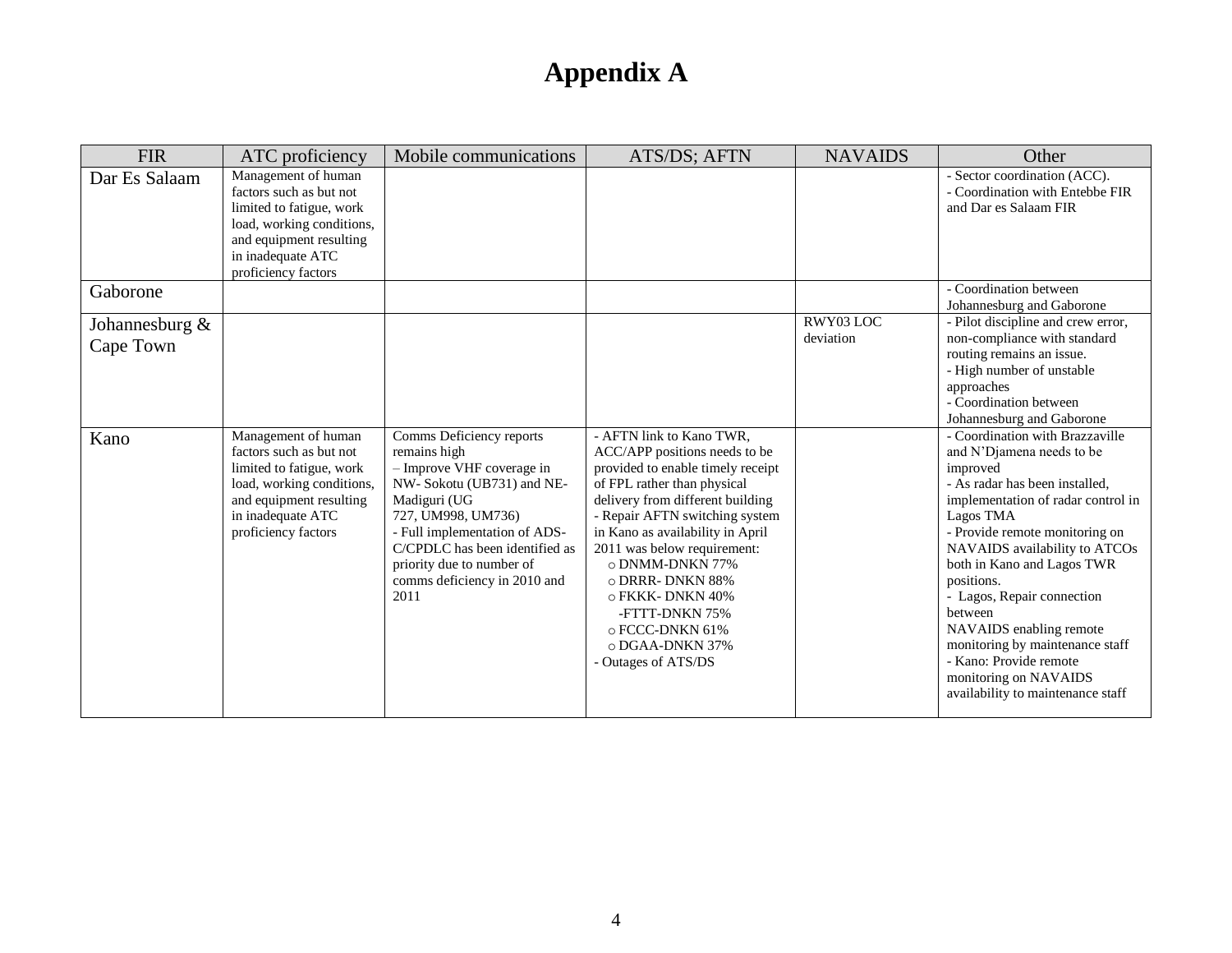| <b>FIR</b> | ATC proficiency                                                                                                                                                                  | Mobile communications                                                                                                                                                                                                                                | ATS/DS; AFTN | <b>NAVAIDS</b>                                                        | Other                                                                                                                                                                                                                                                 |
|------------|----------------------------------------------------------------------------------------------------------------------------------------------------------------------------------|------------------------------------------------------------------------------------------------------------------------------------------------------------------------------------------------------------------------------------------------------|--------------|-----------------------------------------------------------------------|-------------------------------------------------------------------------------------------------------------------------------------------------------------------------------------------------------------------------------------------------------|
| Khartoum   | Management of human<br>factors such as but not<br>limited to fatigue, work<br>load, working conditions,<br>and equipment resulting<br>in inadequate ATC<br>proficiency factors   |                                                                                                                                                                                                                                                      |              |                                                                       | - Improve coordination between<br>Tripoli FIR and Khartoum FIR                                                                                                                                                                                        |
| Kinshasa   | Management of human<br>factors such as but not<br>limited to fatigue, work<br>load, working conditions,<br>and equipment resulting<br>in inadequate ATC<br>proficiency factors   | Deficiency reports remains high<br>- Full implementation of ADS-<br>C/CPDLC has been identified as<br>priority due to number of<br>comms deficiency in 2010 and<br>2011                                                                              |              |                                                                       | Coordination between Brazzaville<br>and Kinshasa remains high<br>contributing factors to ATS<br>incidents                                                                                                                                             |
| Luanda     | - Management of human<br>factors such as but not<br>limited to fatigue, work<br>load, working conditions,<br>and equipment resulting<br>in inadequate ATC<br>proficiency factors | Although extended VHF trials<br>commenced in mid 2011,<br>number of comm. Deficiency<br>reports remains high - Full<br>implementation of ADS-<br>C/CPDLC has been identified as<br>priority due to number of<br>comms deficiency in 2010 and<br>2011 |              | - Luanda ILS overdue<br>calibration<br>- DVOR one set<br>unservicable | - TMA organization<br>- Pilot discipline<br>- Implement connection between<br>ILS enabling remote monitoring<br>by maintenance staff<br>- Install indicators for remote<br>monitoring of ILS in the control<br>tower<br>- TAF not regularly available |
| Lusaka     | Management of human<br>factors such as but not<br>limited to fatigue, work<br>load, working conditions,<br>and equipment resulting<br>in inadequate ATC<br>proficiency factors   | High number of comms<br>deficiencies due to<br>unserviceable VHF stations                                                                                                                                                                            |              |                                                                       |                                                                                                                                                                                                                                                       |
| Mogadishu  |                                                                                                                                                                                  | Deficiency reports remains high<br>- Full implementation of ADS-<br>C/CPDLC has been identified as<br>priority due to number of<br>comms deficiency in 2010 and<br>2011                                                                              |              |                                                                       |                                                                                                                                                                                                                                                       |